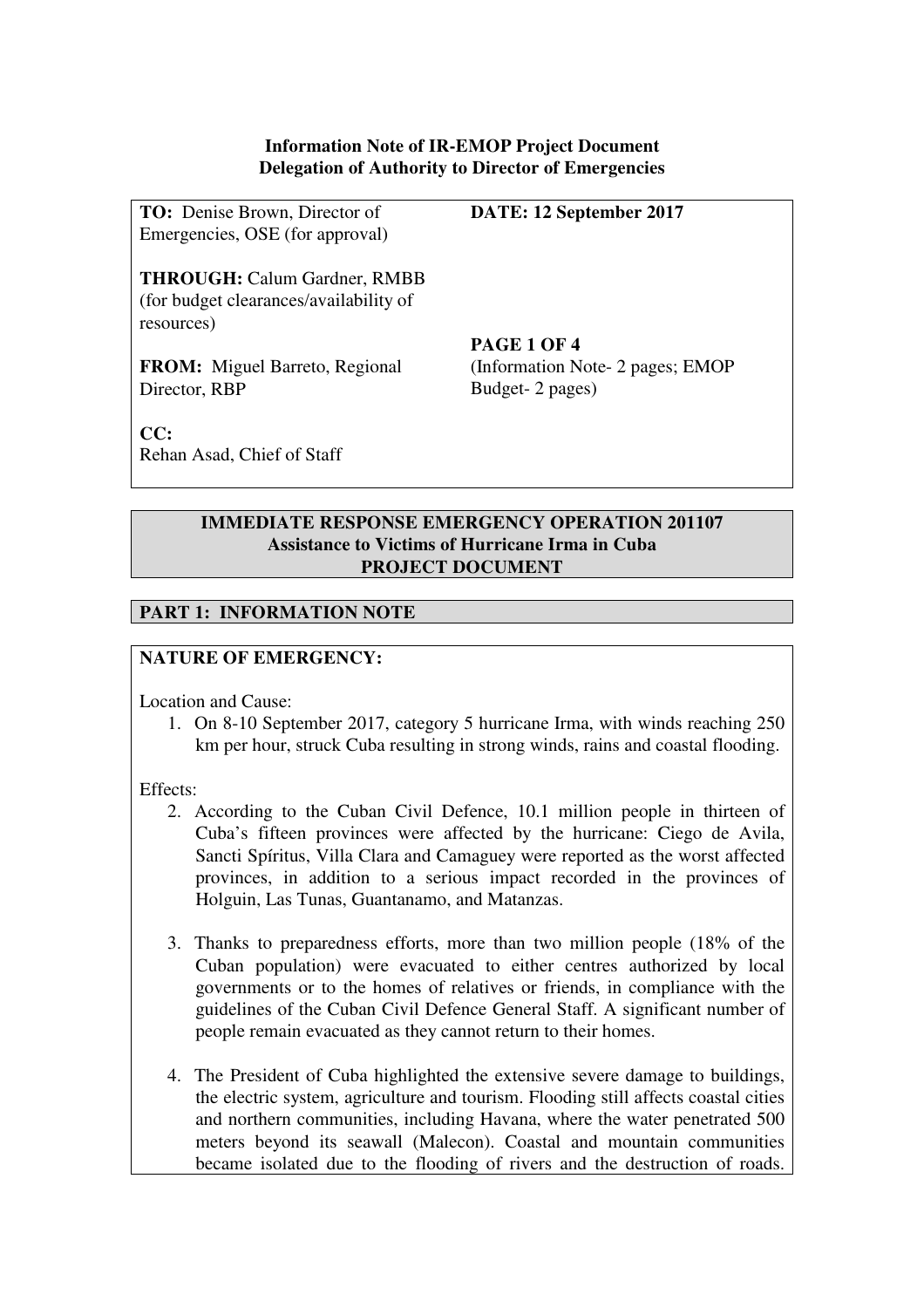Damages caused to agricultural production, processing, storage and distribution units have affected the food security of the population.

- 5. A prolonged drought had already debilitated the productivity of the affected areas. Although the Government took significant measures to promote early harvests and the evacuation of livestock, Hurricane Irma has further decreased food production capacity in the affected areas. Markets are currently functioning on a very limited scale, but the situation is expected to normalize in the coming weeks, at least in the main cities.
- 6. The damage to road infrastructure limits access to the affected population and may lead to an increase in prices of non-subsidized food commodities in local markets. The food security of the most vulnerable, such as children under 5, pregnant and lactating women and elderly people, is likely to be at risk.
- 7. The protective function of food-based social safety nets has also been affected by the damages caused by the hurricane.

# **WFP IR EMOP:**

Justification for an immediate response, expected impact:

- 8. WFP Cuba will support the Government to meet the immediate food needs of the worst affected communities, to prevent a deterioration in their food security. Particular attention will be provided to needs of the most vulnerable groups. The quick availability of funds will allow for the local procurement of commodities to ensure the timeliness of WFP's response.
- 9. WFP will contribute to cover the gap between the food needs of the affected population and the ration provided by the public distribution system. This gap is normally bridged by families' food production and market purchases. The passage of hurricane Irma, however, has destroyed extensive areas of agricultural production, disrupted local markets, thus limiting the access and availability of food in affected communities.

Duration of assistance (maximum three months):

10. The IR EMOP will be implemented for one month, from 15 September to 15 October 2017.

Number of beneficiaries and location:

- 11. WFP will provide assistance to 664,000 people in 22 municipalities identified in collaboration with national authorities in the northern coastal areas of the worst affected provinces of Ciego de Avila, Sancti Spíritus, Villa Clara, Matanzas and Camaguey.
- 12. In the 14 most affected municipalities, all families (559,000 people) will benefit of general food distributions for a period of 20 days. In the other 8 municipalities, food distributions will be targeted to the most vulnerable groups (105,000 people).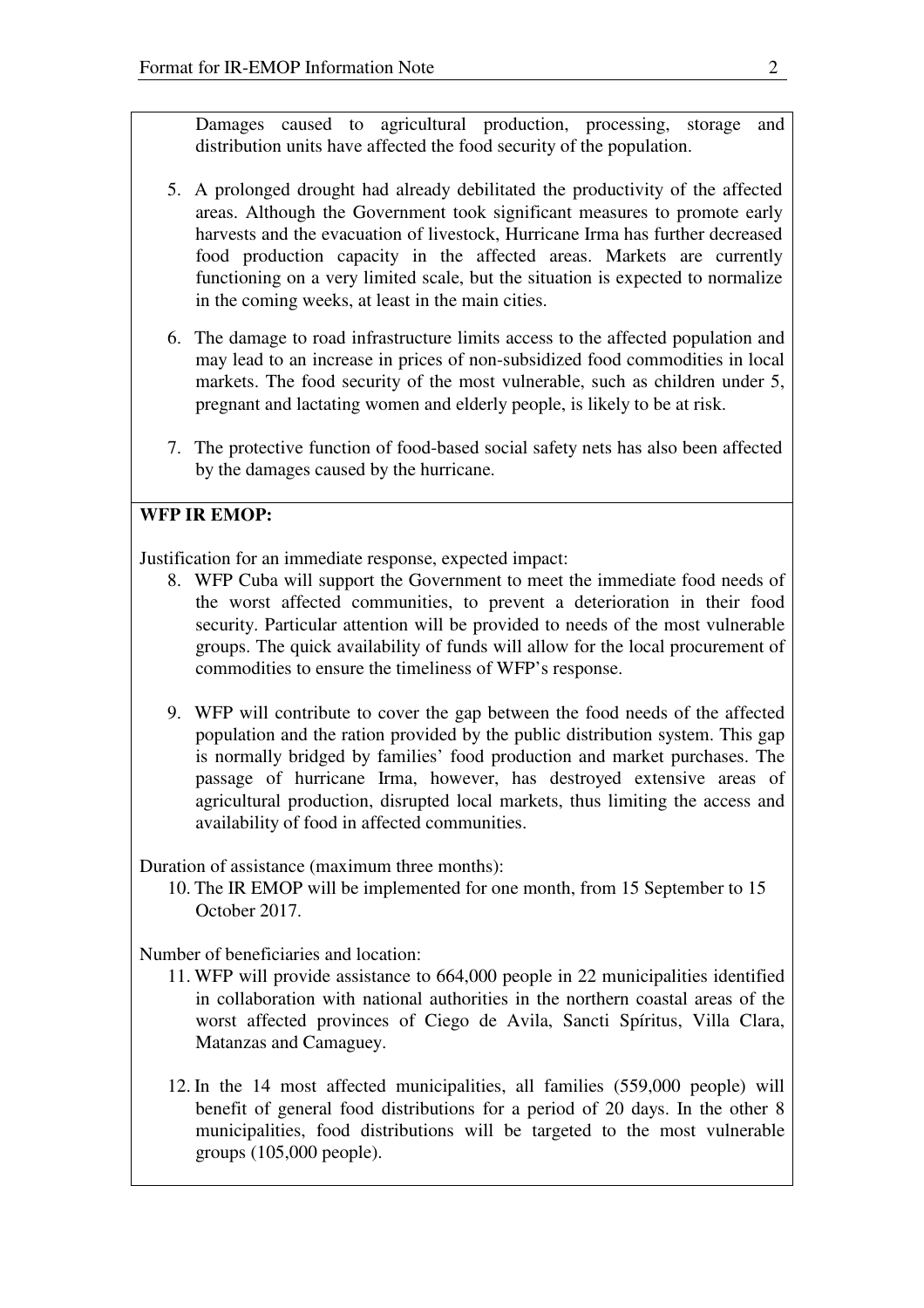Food basket composition and ration levels:

13. Beneficiaries will receive a basic daily ration composed of rice, beans and vegetable oil. This ration will complement commodities provided by the Government.

Total food aid requirements (mt): 1,382

- 14. WFP will borrow from the CP 200703 a total of 797mt of rice and 390mt of beans from the prepositioned in-country stock.
- 15. Additionally, WFP will locally procure 195mt of vegetable oil, while rice and beans will be procured regionally. As per regular practice in Cuba, food commodities will be handed over to the Government upon arrival.

Mode of implementation:

16. WFP assistance will be distributed through national safety net programmes.

- 17. The Government of Cuba, through the Ministry of Domestic Trade, will be responsible for the internal transport, handling, storage and distribution of food commodities to beneficiaries using government distribution channels. The local government in the 22 targeted municipalities will be directly responsible for ensuring the timely distribution of commodities.
- 18. MINCEX (Ministry of Foreign Trade and Investment) will be WFP's coordinating partner. To monitor the operation, the WFP staff will make random visits to provincial and municipal warehouses and to final distribution points to beneficiaries (bodegas).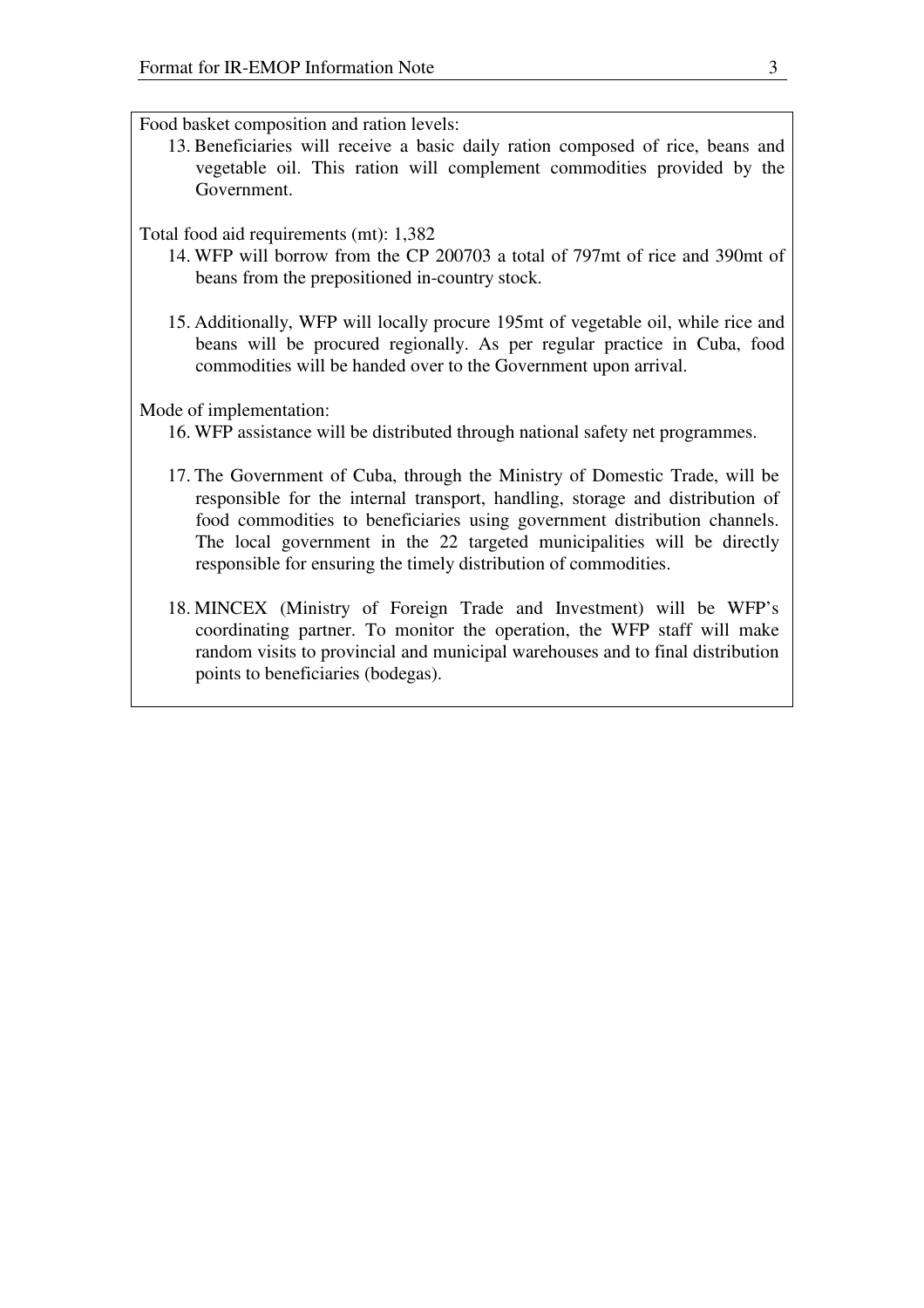# **PART 2: EMOP BUDGET**

| <b>Cost Components</b>                                                                                                                       |           |           | <b>USD</b>                  |
|----------------------------------------------------------------------------------------------------------------------------------------------|-----------|-----------|-----------------------------|
| <b>Food Tool</b>                                                                                                                             | <b>MT</b> | Rate/mt   |                             |
| <b>Rice</b>                                                                                                                                  | 797       | 560.00    | 446,330                     |
| <b>Beans</b>                                                                                                                                 | 390       | 1,000.00  | 390,345                     |
| <b>Veg Oil</b>                                                                                                                               | 195       | 1,895.20  | 369,810                     |
|                                                                                                                                              |           |           |                             |
|                                                                                                                                              |           |           |                             |
|                                                                                                                                              |           |           |                             |
|                                                                                                                                              |           |           |                             |
| <b>Total Food Transfers</b>                                                                                                                  | 1,382     |           | 1,206,486                   |
| <b>External Transport</b>                                                                                                                    |           | 85.89     | 118,736                     |
| <b>LTSH</b>                                                                                                                                  |           |           | O                           |
| <b>ODOC Food</b>                                                                                                                             |           | 8         | 11,060                      |
| Q&Q and Superintendence services.                                                                                                            |           |           |                             |
|                                                                                                                                              |           |           |                             |
|                                                                                                                                              |           |           |                             |
|                                                                                                                                              |           |           |                             |
| <b>Total Food DOC</b>                                                                                                                        |           |           | \$1,336,282                 |
| <b>Cash and Voucher Tool</b>                                                                                                                 |           | % of Trfs |                             |
| <b>Total Cash and Vouchers Transfers</b>                                                                                                     |           |           |                             |
| <b>C&amp;V Related costs</b>                                                                                                                 |           |           | 0                           |
| Describe C&V Related costs here.                                                                                                             |           |           |                             |
|                                                                                                                                              |           |           |                             |
|                                                                                                                                              |           |           |                             |
|                                                                                                                                              |           |           |                             |
| <b>Total C&amp;V DOC</b>                                                                                                                     |           |           | \$<br>0                     |
| <b>Capacity Development &amp; Augmentation Tool</b>                                                                                          |           |           |                             |
| Describe CD&A costs here.                                                                                                                    |           |           |                             |
|                                                                                                                                              |           |           |                             |
|                                                                                                                                              |           |           |                             |
| <b>Total CD&amp;A DOC</b>                                                                                                                    |           |           | 0                           |
| <b>Total Direct Operating Costs (DOC)</b>                                                                                                    |           |           | \$1,336,282                 |
| <b>Direct Support Cost (DSC)</b>                                                                                                             |           |           | 65,478                      |
| A percentage of salaries of local staff directly involved in the<br>implementation of the IRA. Travel expenses of the monitoring visits from |           |           |                             |
| Havana office to the affected municipalities (some of them 600KM from                                                                        |           |           |                             |
| Havana). Recurring Expenses like vehicle running cost for the monitoring                                                                     |           |           |                             |
| visits and Communications and IT services.                                                                                                   |           |           |                             |
| Total WFP direct project costs                                                                                                               |           |           | $\mathfrak{L}$<br>1,401,760 |
| <b>Indirect Support Costs (ISC)</b>                                                                                                          |           | 7%        | 98,123                      |
| <b>TOTAL WFP COSTS</b>                                                                                                                       |           |           | 1,499,883<br>\$             |